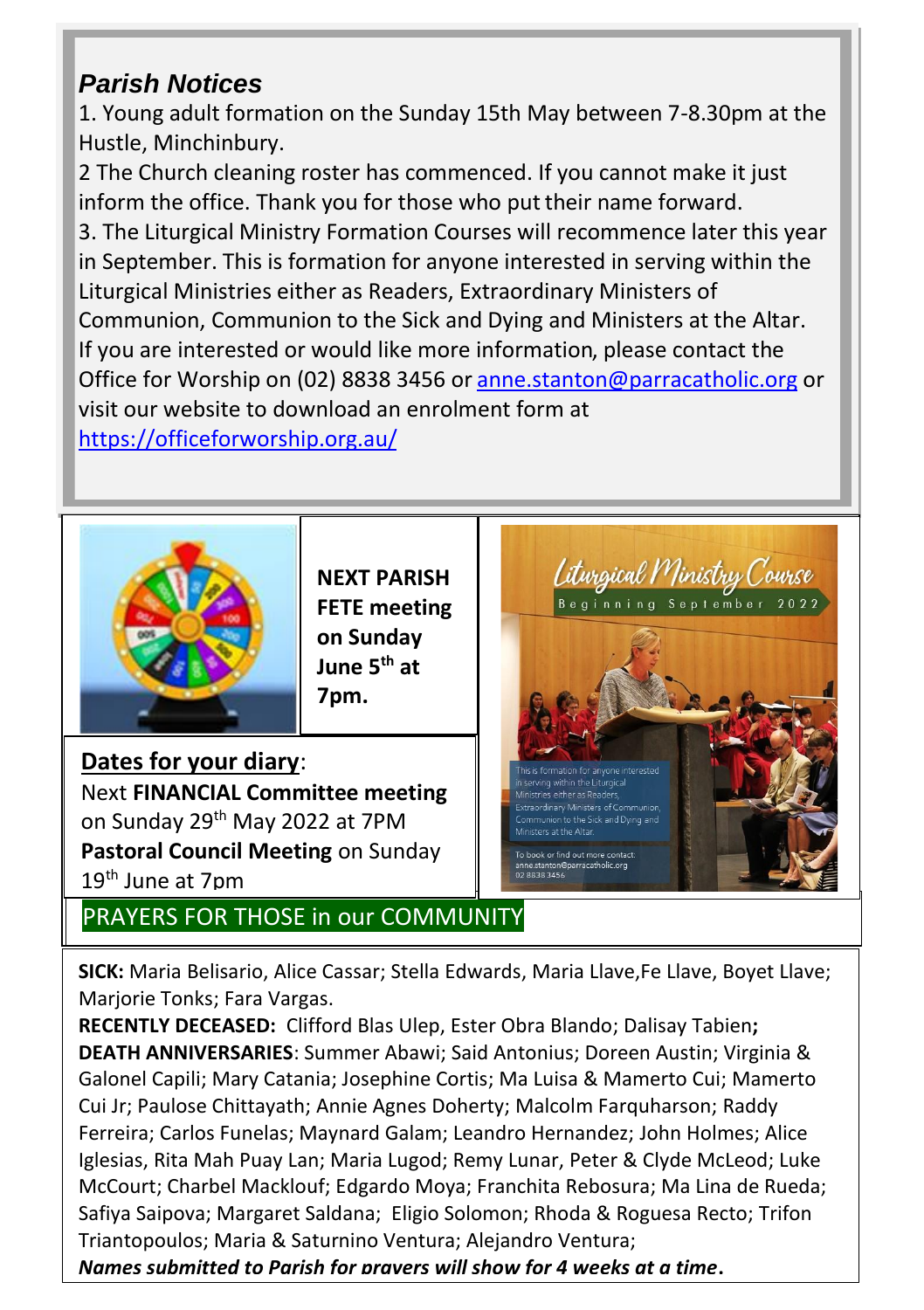

**SACRED HEART PARISH** 

SOUTH MT DRUITT

9 Ropes Creek Road Mt Druitt NSW 2770 tel: [98323896](tel:98323896) **5th Sunday of EASTER (C) 15th May 2022**



# *From Fr Flor's desk ………. Love One Another*

"I give you a new commandment: love one another; just as I have loved you, you also must love one another. By this everyone will know that you are my disciples, if you love one another." (Jn 13,34-35). To love one's neighbour (one another) is already a commandment in the Old Testament (see Lev 19,18). However, the newness of this commandment consists in the addition "as I have loved you."

The first thing which might strike us is that it is a commandment. How can love be commanded? Is it not something spontaneous and free? To answer these questions, we might need to redefine love from common secular understanding of love as feeling. In our experiences, our love maybe accompanied by emotions of affections and pleasure. But it may not always be the case. True love may include suffering or sacrifices. A father, for example, who loves his family goes to work regularly to support the family. A mother does all chores and takes care of children as she loves her family. A teacher religiously commits herself for education of children. A tradesman goes to work, who do not only see his job as source of livelihood but a work to help people in need. True love is not only about emotions or feeling, but more of an act of the will to offer self to others. Love then, is to be defined as a will to intend, to wish, to act, and to seek the good of the beloved. It is always other-centred. Since to love is a rational decision and a free act of the will of extending oneself to others, it can be commanded. Jesus Himself, the giver of the commandment, has shown us the essence of love by His self-donation (Paschal Mystery) to his beloved people.

The second point which may strike us is his added statement "as I have loved you." It seems that in the Old Testament the criterion of loving one another is the self. "Love your neighbour as yourself" implies correct understanding of the self and so what is good for the self is good for the neighbour. Jesus shifted the model of love of neighbour to Himself as the standard of love. It is his example of gracious, condescending, sacrificial love that serves as the ultimate standard for love of neighbours. Naturally, such pure love may seem unachievable. Only with God's grace and our closeness to Jesus, that we may love one another as He did and consequently be worthily called His disciples. God bless you all. **Fr Flor.**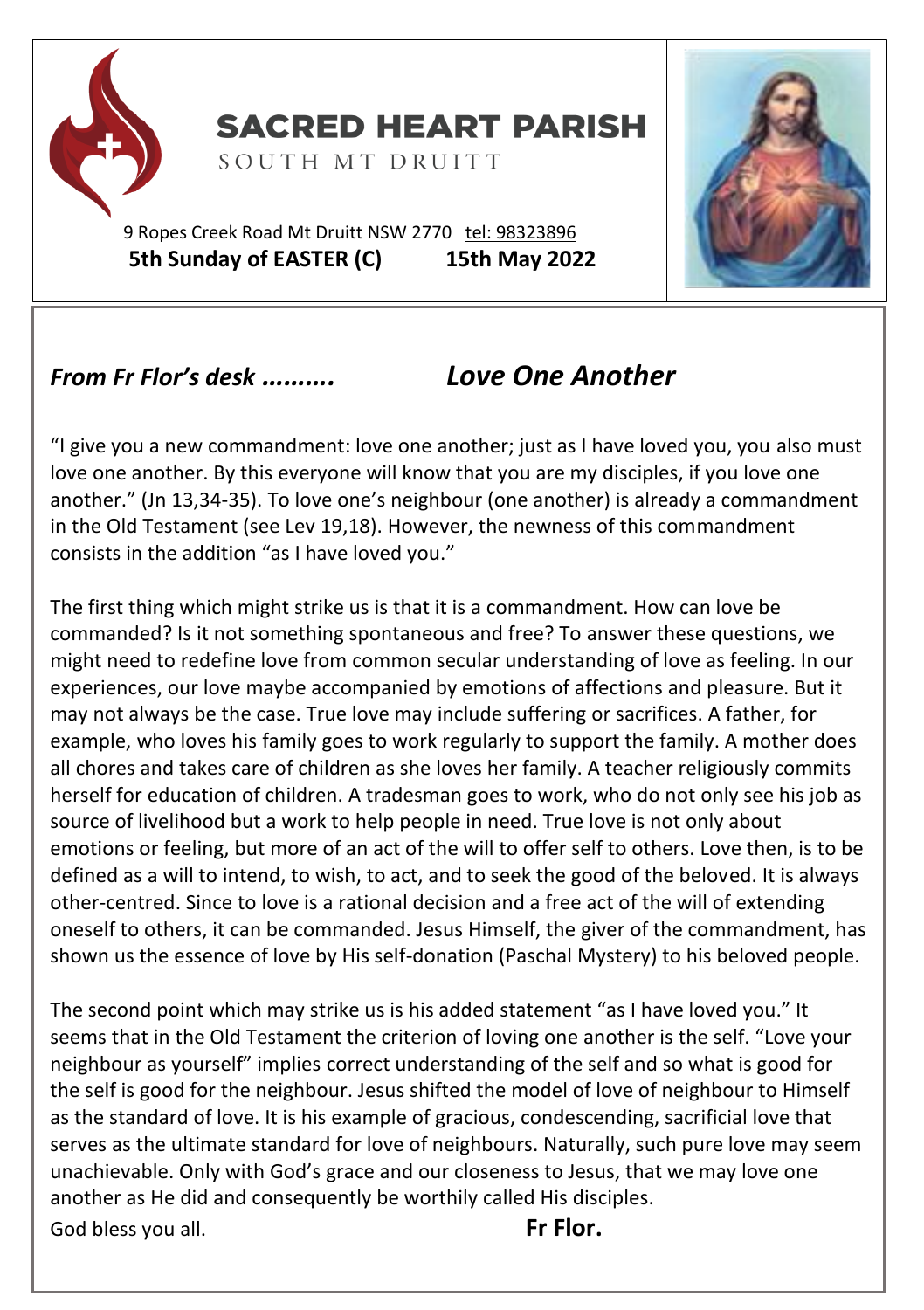| <b>Sunday Masses</b><br><b>Saturday</b><br>6.00 pm 5 <sup>th</sup> Sunday Easter (C)<br><b>Sunday</b><br>7.30 am & 9.00am:<br><b>Weekday Masses &amp; Communion Services</b><br>Monday<br>9.10 am Mon 5 <sup>th</sup> Week of Easter communion service<br>Tuesday<br>9.10 am Tues 5 <sup>th</sup> Week of Easter<br>Wednesday<br>7.00pm Wed 5th Week of Easter<br>Thursday<br>9.10am Thurs 5th Week of Easter<br>Friday<br>9.10am Fri 5th Week of Easter<br>Saturday<br>6.00pm Sat 5 <sup>th</sup> Week of Easter communion service<br><b>Confessions</b><br>Saturday:<br>5.00pm Fr. Florito Apalias<br><b>Pastoral Director:</b><br><b>Deacon Roderick Pirotta</b><br><b>Resident Priest:</b><br><b>Fr Florito Apalias</b><br><b>Parish Chairperson:</b><br><b>Mark Buhagiar</b><br><b>Church Office:</b> 22 Ropes Creek Rd, Mt. Druitt<br>Ph: 98323896<br>mountdruittsouth@parracatholic.org<br>Email:<br><b>Website:</b><br>https://southmountdruitt.org.au<br><b>Baptisms &amp; Weddings:</b><br>By arrangement<br><b>Have You<br/>thought?</b><br>Love<br>I love my dog! I love your hair! I love that<br>new song! I absolutely love chocolate! We<br>throw around the word 'love' so casually<br>today that it has almost lost its meaning.<br>The decision whether or not to say "I<br>love you" in a relationship has become<br>a major dilemma - or alternatively, just<br>the formula that has to be said to get<br>what you want! Jesus did not use the<br>We welcome this Sunday in our Christian<br>word so casually or so inappropriately.<br>He spoke of love very deliberately and<br>community baby Amira Jade, daughter of<br>very specifically. Jesus calls us to share in<br>the selfless love that he modelled and to<br><b>Rolando and Rose Gale CANLAS</b><br>follow his example.<br><b>Readers</b><br><b>6.00pm</b><br><b>9.00am</b><br>7.30am<br>$14th/15th$ May<br>Montana Farquharson<br>Thomas Merjudio<br>Jevita Bugayong<br>5 <sup>th</sup> Sunday of Easter<br>Edna Gemzon<br>Joaquim Mendes<br>Bethany Buhagiar<br>$21st/22nd$ May<br>Jeric Salazar<br>Herbie Cruz<br>Vinod Nagarja<br>6 <sup>th</sup> Sunday of Easter.<br>Luisito Villapana<br>Anette Wiggins<br>Aloysius Wong<br>$28th/29th$ May<br>Hermina Villarica<br><b>Matthias Wong</b><br>Jerome D'Rosario |  |  |  |  |  |  |
|-------------------------------------------------------------------------------------------------------------------------------------------------------------------------------------------------------------------------------------------------------------------------------------------------------------------------------------------------------------------------------------------------------------------------------------------------------------------------------------------------------------------------------------------------------------------------------------------------------------------------------------------------------------------------------------------------------------------------------------------------------------------------------------------------------------------------------------------------------------------------------------------------------------------------------------------------------------------------------------------------------------------------------------------------------------------------------------------------------------------------------------------------------------------------------------------------------------------------------------------------------------------------------------------------------------------------------------------------------------------------------------------------------------------------------------------------------------------------------------------------------------------------------------------------------------------------------------------------------------------------------------------------------------------------------------------------------------------------------------------------------------------------------------------------------------------------------------------------------------------------------------------------------------------------------------------------------------------------------------------------------------------------------------------------------------------------------------------------------------------------------------------------------------------------------------------------------------------------------------------------------------------------------------------------------|--|--|--|--|--|--|
|                                                                                                                                                                                                                                                                                                                                                                                                                                                                                                                                                                                                                                                                                                                                                                                                                                                                                                                                                                                                                                                                                                                                                                                                                                                                                                                                                                                                                                                                                                                                                                                                                                                                                                                                                                                                                                                                                                                                                                                                                                                                                                                                                                                                                                                                                                       |  |  |  |  |  |  |
|                                                                                                                                                                                                                                                                                                                                                                                                                                                                                                                                                                                                                                                                                                                                                                                                                                                                                                                                                                                                                                                                                                                                                                                                                                                                                                                                                                                                                                                                                                                                                                                                                                                                                                                                                                                                                                                                                                                                                                                                                                                                                                                                                                                                                                                                                                       |  |  |  |  |  |  |
|                                                                                                                                                                                                                                                                                                                                                                                                                                                                                                                                                                                                                                                                                                                                                                                                                                                                                                                                                                                                                                                                                                                                                                                                                                                                                                                                                                                                                                                                                                                                                                                                                                                                                                                                                                                                                                                                                                                                                                                                                                                                                                                                                                                                                                                                                                       |  |  |  |  |  |  |
|                                                                                                                                                                                                                                                                                                                                                                                                                                                                                                                                                                                                                                                                                                                                                                                                                                                                                                                                                                                                                                                                                                                                                                                                                                                                                                                                                                                                                                                                                                                                                                                                                                                                                                                                                                                                                                                                                                                                                                                                                                                                                                                                                                                                                                                                                                       |  |  |  |  |  |  |
|                                                                                                                                                                                                                                                                                                                                                                                                                                                                                                                                                                                                                                                                                                                                                                                                                                                                                                                                                                                                                                                                                                                                                                                                                                                                                                                                                                                                                                                                                                                                                                                                                                                                                                                                                                                                                                                                                                                                                                                                                                                                                                                                                                                                                                                                                                       |  |  |  |  |  |  |
|                                                                                                                                                                                                                                                                                                                                                                                                                                                                                                                                                                                                                                                                                                                                                                                                                                                                                                                                                                                                                                                                                                                                                                                                                                                                                                                                                                                                                                                                                                                                                                                                                                                                                                                                                                                                                                                                                                                                                                                                                                                                                                                                                                                                                                                                                                       |  |  |  |  |  |  |
|                                                                                                                                                                                                                                                                                                                                                                                                                                                                                                                                                                                                                                                                                                                                                                                                                                                                                                                                                                                                                                                                                                                                                                                                                                                                                                                                                                                                                                                                                                                                                                                                                                                                                                                                                                                                                                                                                                                                                                                                                                                                                                                                                                                                                                                                                                       |  |  |  |  |  |  |
|                                                                                                                                                                                                                                                                                                                                                                                                                                                                                                                                                                                                                                                                                                                                                                                                                                                                                                                                                                                                                                                                                                                                                                                                                                                                                                                                                                                                                                                                                                                                                                                                                                                                                                                                                                                                                                                                                                                                                                                                                                                                                                                                                                                                                                                                                                       |  |  |  |  |  |  |
|                                                                                                                                                                                                                                                                                                                                                                                                                                                                                                                                                                                                                                                                                                                                                                                                                                                                                                                                                                                                                                                                                                                                                                                                                                                                                                                                                                                                                                                                                                                                                                                                                                                                                                                                                                                                                                                                                                                                                                                                                                                                                                                                                                                                                                                                                                       |  |  |  |  |  |  |
|                                                                                                                                                                                                                                                                                                                                                                                                                                                                                                                                                                                                                                                                                                                                                                                                                                                                                                                                                                                                                                                                                                                                                                                                                                                                                                                                                                                                                                                                                                                                                                                                                                                                                                                                                                                                                                                                                                                                                                                                                                                                                                                                                                                                                                                                                                       |  |  |  |  |  |  |
|                                                                                                                                                                                                                                                                                                                                                                                                                                                                                                                                                                                                                                                                                                                                                                                                                                                                                                                                                                                                                                                                                                                                                                                                                                                                                                                                                                                                                                                                                                                                                                                                                                                                                                                                                                                                                                                                                                                                                                                                                                                                                                                                                                                                                                                                                                       |  |  |  |  |  |  |
|                                                                                                                                                                                                                                                                                                                                                                                                                                                                                                                                                                                                                                                                                                                                                                                                                                                                                                                                                                                                                                                                                                                                                                                                                                                                                                                                                                                                                                                                                                                                                                                                                                                                                                                                                                                                                                                                                                                                                                                                                                                                                                                                                                                                                                                                                                       |  |  |  |  |  |  |
|                                                                                                                                                                                                                                                                                                                                                                                                                                                                                                                                                                                                                                                                                                                                                                                                                                                                                                                                                                                                                                                                                                                                                                                                                                                                                                                                                                                                                                                                                                                                                                                                                                                                                                                                                                                                                                                                                                                                                                                                                                                                                                                                                                                                                                                                                                       |  |  |  |  |  |  |
|                                                                                                                                                                                                                                                                                                                                                                                                                                                                                                                                                                                                                                                                                                                                                                                                                                                                                                                                                                                                                                                                                                                                                                                                                                                                                                                                                                                                                                                                                                                                                                                                                                                                                                                                                                                                                                                                                                                                                                                                                                                                                                                                                                                                                                                                                                       |  |  |  |  |  |  |
|                                                                                                                                                                                                                                                                                                                                                                                                                                                                                                                                                                                                                                                                                                                                                                                                                                                                                                                                                                                                                                                                                                                                                                                                                                                                                                                                                                                                                                                                                                                                                                                                                                                                                                                                                                                                                                                                                                                                                                                                                                                                                                                                                                                                                                                                                                       |  |  |  |  |  |  |
|                                                                                                                                                                                                                                                                                                                                                                                                                                                                                                                                                                                                                                                                                                                                                                                                                                                                                                                                                                                                                                                                                                                                                                                                                                                                                                                                                                                                                                                                                                                                                                                                                                                                                                                                                                                                                                                                                                                                                                                                                                                                                                                                                                                                                                                                                                       |  |  |  |  |  |  |
|                                                                                                                                                                                                                                                                                                                                                                                                                                                                                                                                                                                                                                                                                                                                                                                                                                                                                                                                                                                                                                                                                                                                                                                                                                                                                                                                                                                                                                                                                                                                                                                                                                                                                                                                                                                                                                                                                                                                                                                                                                                                                                                                                                                                                                                                                                       |  |  |  |  |  |  |
|                                                                                                                                                                                                                                                                                                                                                                                                                                                                                                                                                                                                                                                                                                                                                                                                                                                                                                                                                                                                                                                                                                                                                                                                                                                                                                                                                                                                                                                                                                                                                                                                                                                                                                                                                                                                                                                                                                                                                                                                                                                                                                                                                                                                                                                                                                       |  |  |  |  |  |  |
|                                                                                                                                                                                                                                                                                                                                                                                                                                                                                                                                                                                                                                                                                                                                                                                                                                                                                                                                                                                                                                                                                                                                                                                                                                                                                                                                                                                                                                                                                                                                                                                                                                                                                                                                                                                                                                                                                                                                                                                                                                                                                                                                                                                                                                                                                                       |  |  |  |  |  |  |
|                                                                                                                                                                                                                                                                                                                                                                                                                                                                                                                                                                                                                                                                                                                                                                                                                                                                                                                                                                                                                                                                                                                                                                                                                                                                                                                                                                                                                                                                                                                                                                                                                                                                                                                                                                                                                                                                                                                                                                                                                                                                                                                                                                                                                                                                                                       |  |  |  |  |  |  |
|                                                                                                                                                                                                                                                                                                                                                                                                                                                                                                                                                                                                                                                                                                                                                                                                                                                                                                                                                                                                                                                                                                                                                                                                                                                                                                                                                                                                                                                                                                                                                                                                                                                                                                                                                                                                                                                                                                                                                                                                                                                                                                                                                                                                                                                                                                       |  |  |  |  |  |  |
|                                                                                                                                                                                                                                                                                                                                                                                                                                                                                                                                                                                                                                                                                                                                                                                                                                                                                                                                                                                                                                                                                                                                                                                                                                                                                                                                                                                                                                                                                                                                                                                                                                                                                                                                                                                                                                                                                                                                                                                                                                                                                                                                                                                                                                                                                                       |  |  |  |  |  |  |
|                                                                                                                                                                                                                                                                                                                                                                                                                                                                                                                                                                                                                                                                                                                                                                                                                                                                                                                                                                                                                                                                                                                                                                                                                                                                                                                                                                                                                                                                                                                                                                                                                                                                                                                                                                                                                                                                                                                                                                                                                                                                                                                                                                                                                                                                                                       |  |  |  |  |  |  |
|                                                                                                                                                                                                                                                                                                                                                                                                                                                                                                                                                                                                                                                                                                                                                                                                                                                                                                                                                                                                                                                                                                                                                                                                                                                                                                                                                                                                                                                                                                                                                                                                                                                                                                                                                                                                                                                                                                                                                                                                                                                                                                                                                                                                                                                                                                       |  |  |  |  |  |  |
|                                                                                                                                                                                                                                                                                                                                                                                                                                                                                                                                                                                                                                                                                                                                                                                                                                                                                                                                                                                                                                                                                                                                                                                                                                                                                                                                                                                                                                                                                                                                                                                                                                                                                                                                                                                                                                                                                                                                                                                                                                                                                                                                                                                                                                                                                                       |  |  |  |  |  |  |

**Entrance Antiphon:** O sing a new song to the Lord, for he has worked wonders; in the sight of the nations, he has shown his deliverance, alleluia.

Nathan McKenzie

Mary Zore

**Psalm**: I will praise your name for ever, my king and my God.

Ascension Sunday

**Gospel Acclamation**: I give you a new commandment: love one another as I have loved you.

**Communion Antiphon:** I am the true vine, and you are the branches, says the Lord.

Pio Vergara

Whoever remains in me, and I in him, bears fruit in plenty, alleluia.